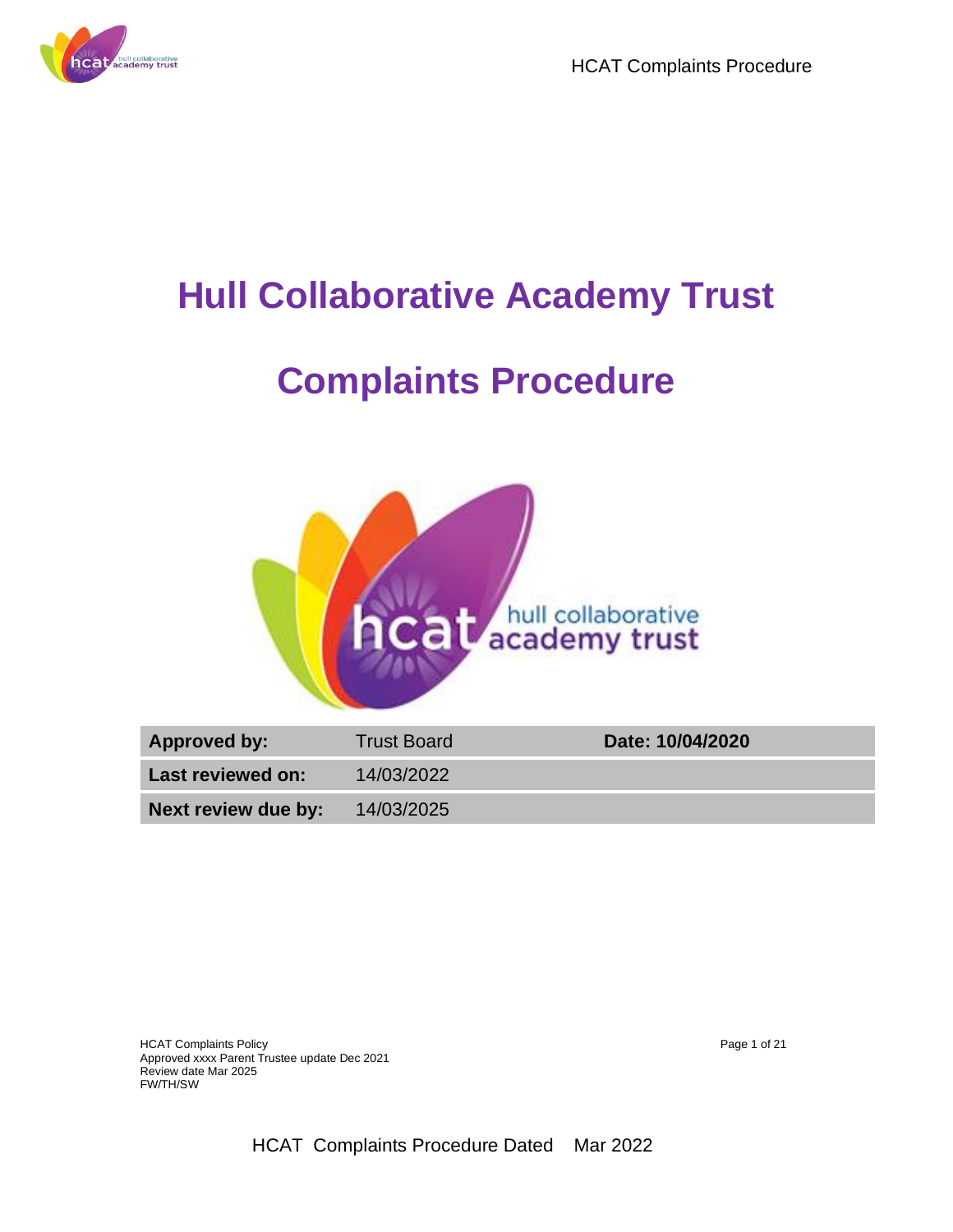

The Trust is committed to working with people through a fair process, and in line with our restorative approach. The Trust will invite you to engage with us through our Restorative Practices. In line with this, the Trust always try to resolve complaints restoratively and informally, and in so doing, will:

- Be respectful, impartial, and non-adversarial.
- Facilitate a full and fair investigation.
- Address all the points at issue and provide an effective and prompt response.
- Respect confidentiality.
- Consider how the outcome might feed into school improvement.
- Keep all parties informed of the progress of their complaints.

## **1. General Principles**

- $\circ$  This procedure is intended to allow you to raise a concern or complaint relating to the Trust, or the services that it provides, whether you are a parent/carer of a child or a third party.
- o An anonymous concern or complaint will not be investigated under this procedure unless there are exceptional circumstances.
- o To allow for a proper investigation, concerns or complaints should be brought to the attention of the school as soon as possible. Except in exceptional circumstances, any matter raised more than three months after the event, being complained of, will not be considered.
- o For the purposes of this policy, the Headteacher also includes the Executive Headteacher and Head of School.
- o At any stage of this process, the parties can request a restorative process be facilitated in order to resolve the complaint or concern or any issues raised as a result.
- $\circ$  This policy will be published on school and Trust websites.

HCAT Complaints Policy Page 2 of 21 Approved xxxx Parent Trustee update Dec 2021 Review date Mar 2025 FW/TH/SW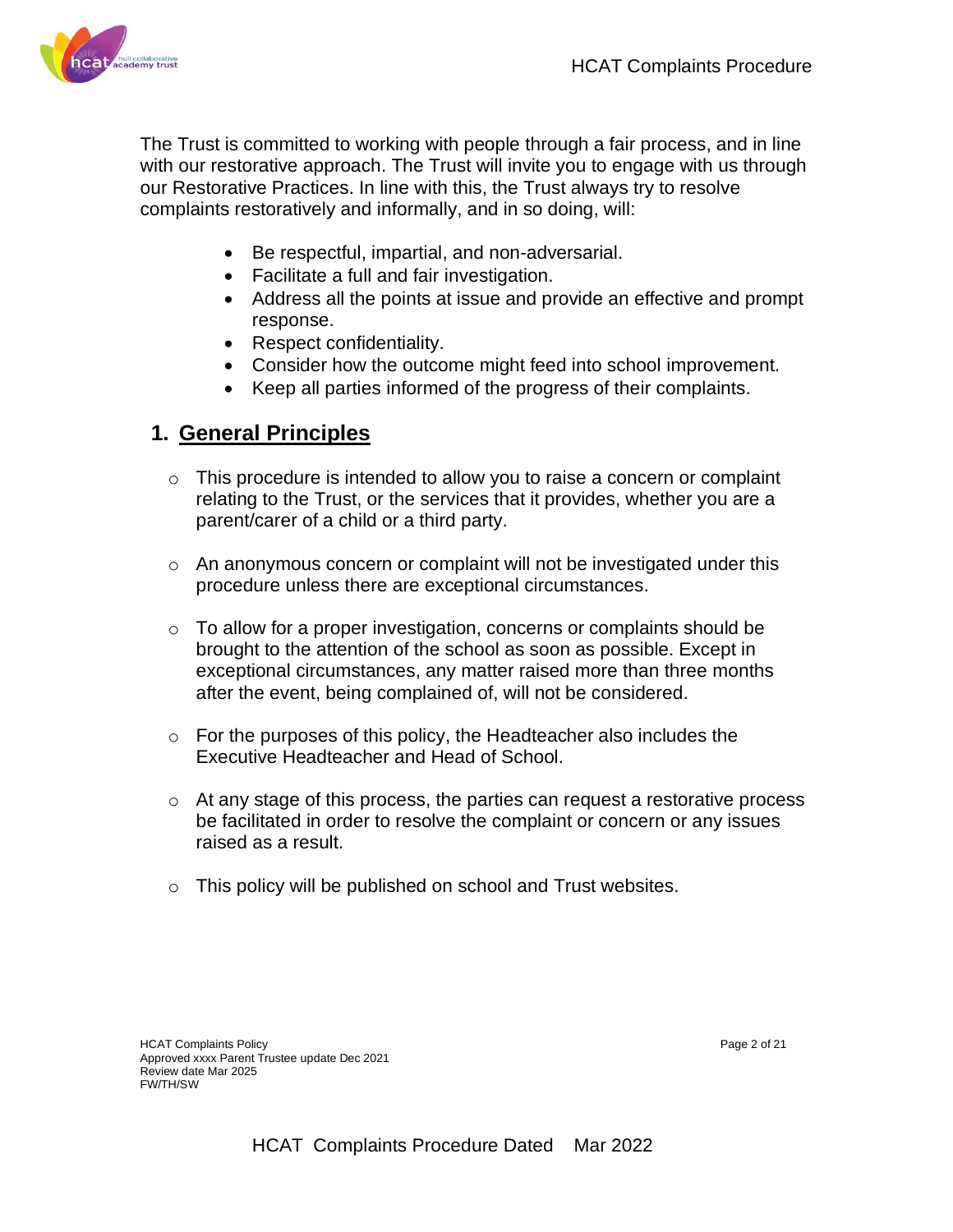

## **2. Legislation**

This Procedure is based on guidance published by the Education and Skills Funding Agency (ESFA) on creating a complaints procedure that complies with regulations and refers to good practice guidance on setting up complaints procedures from the Department for Education (DFE).

This Procedure complies with our funding agreement and articles of association.

In addition, it addresses duties set out in the Early Years Foundation Stage statutory framework with regards to dealing with complaints about the school's fulfilment of Early Years Foundation Stage requirements.

## **3. Definitions**

The DFE guidance offers the following definitions:

• A **concern** is defined as "an expression of worry or doubt over an issue considered to be important for which reassurance is sought".

The school will seek to resolve concerns through day-to-day communication as far as possible.

• A **complaint** is defined as "an expression of dissatisfaction" however made, about actions taken or lack of the procedure relating to handling such complaints.

This policy does not cover complaints relating to:

- Admissions
- Statutory assessments of special educational needs (SEN)
- Safeguarding allegations against staff
- Exclusion
- Whistle-blowing
- Staff grievances
- Staff discipline

Please see our separate policies for procedures relating to these types of complaint.

Complaints about services provided by other providers who use school premises or facilities should be directed to the provider concerned.

HCAT Complaints Policy Page 3 of 21 Approved xxxx Parent Trustee update Dec 2021 Review date Mar 2025 FW/TH/SW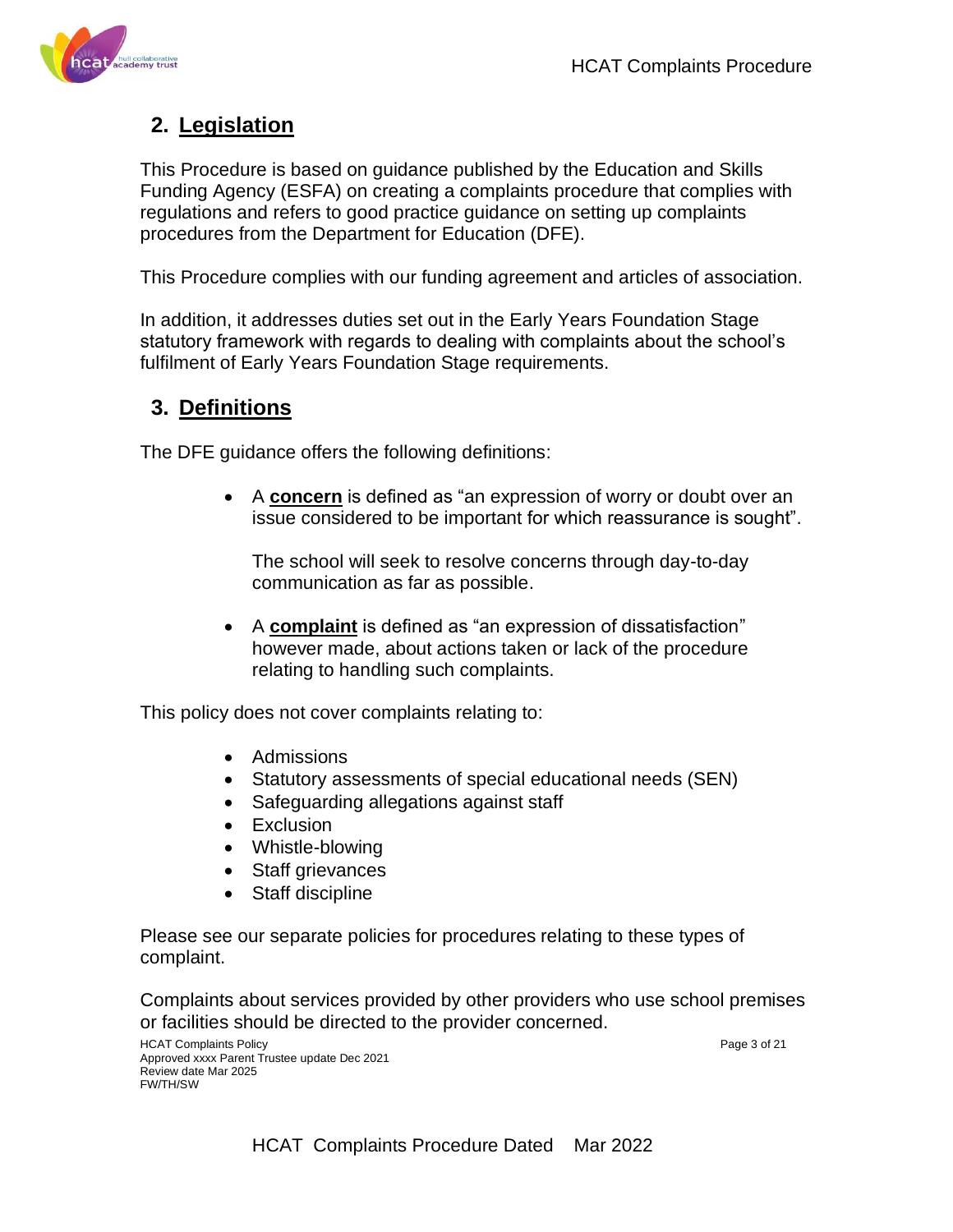

## **4. Principles for Investigation**

- a) When investigating a concern/complaint, the school will try to clarify:
	- What has happened?
	- Who was involved?
	- What the complainant feels would put things right?
- b) We will try to address the concern/complaint as quickly as possible. To achieve this, realistic and reasonable time limits will be set for each action within each stage. We have given timescales further down, so these should be the same (Stage 1 – informal).
- c) If further investigation is necessary new time limits will be set and details will be sent to the complainant with explanations for the delay.

## **5. Complaints about our fulfilment of our Early Years requirements**

We will investigate all written complaints relating to the school's fulfilment of the Early Years Foundation Stage requirements and notify the complainant of the outcome within 28 days of receiving the complaint. The school will keep a record of the complaint and make this available to Ofsted on request. Parents and carers can notify Ofsted if they believe that the school is not meeting Early Years Foundation Stage requirements, by calling 0300 123 4234 or by emailing [enquiries@ofsted.gov.uk](mailto:enquiries@ofsted.gov.uk)

## **6. Stages of Complaint**

### **Stage One-Informal**

FW/TH/SW

The Trust is committed to working with people through a fair process, and in line with our restorative approach you will be invited to engage with the Trust through our Restorative Practices (RP).

In some cases, the parties may request that an independent RP practitioner from outside the Trust is appointed to facilitate or support the restorative process.

HCAT Complaints Policy Page 4 of 21 Approved xxxx Parent Trustee update Dec 2021 Review date Mar 2025 Concerns/complaints should be made as soon as possible after an incident has occurred, and no later than three months afterwards. Exceptions to this will be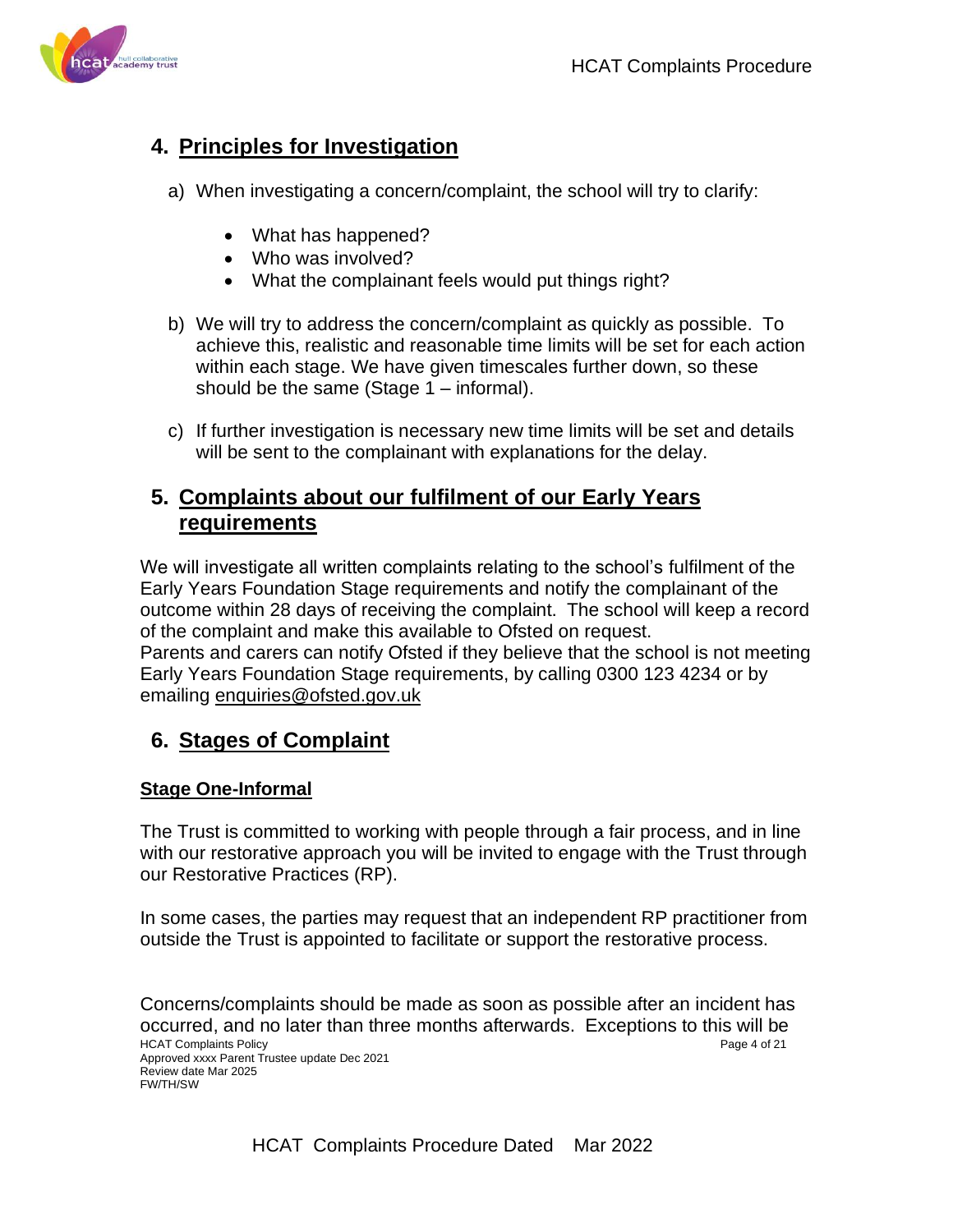

considered if there are valid reasons for the concern/complaint not being made at the time and if the concern/complaint can still be investigated in a fair manner for all involved.

In line with the school's restorative approach, it is normally appropriate to initially communicate directly with the member of staff concerned. This may be by letter, by telephone or in person by appointment. Many concerns/complaints can be resolved by a resolution meeting, and it is anticipated that most issues can be resolved during this informal stage.

If you are not comfortable speaking to the person with whom you have a concern/complaint, it may be appropriate to address these directly to the Headteacher or if the concern/complaint is about the Headteacher, to the Chief Executive Officer (CEO).

If your concern/complaint is against the Chair of Trustees, the Trust Central Team or a Trustee, the form should be submitted to the CEO of the Trust. If the concern/complaint is regarding the CEO, the form should be submitted to the Chair of Trustees.

If you are uncertain about who to contact, please seek advice from the school office or the Governance Professional (whose details are shown in Annex 1).

The school will acknowledge informal concerns/complaints within 7 school days, it will investigate and provide a response within a further 10 school days. The informal stage normally involves a meeting between the complainant and the relevant member of staff, should one be involved.

If the complaint is not resolved informally, it will be escalated to a formal complaint.

#### **Stage Two - Formal**

The formal stage requires that you put the concern/complaint in writing, (a form is provided to assist you at Appendix 1), and this should be passed to the Headteacher, (or to the Governance Professional, for the attention of the CEO, if the complaint is about the Headteacher) who will be responsible for ensuring that it is investigated appropriately.

If your concern/complaint is against the Chair of Trustees, the Trust central team or a Trustee, the form should be submitted to the CEO of the Trust. If the

HCAT Complaints Policy Page 5 of 21 Approved xxxx Parent Trustee update Dec 2021 Review date Mar 2025 FW/TH/SW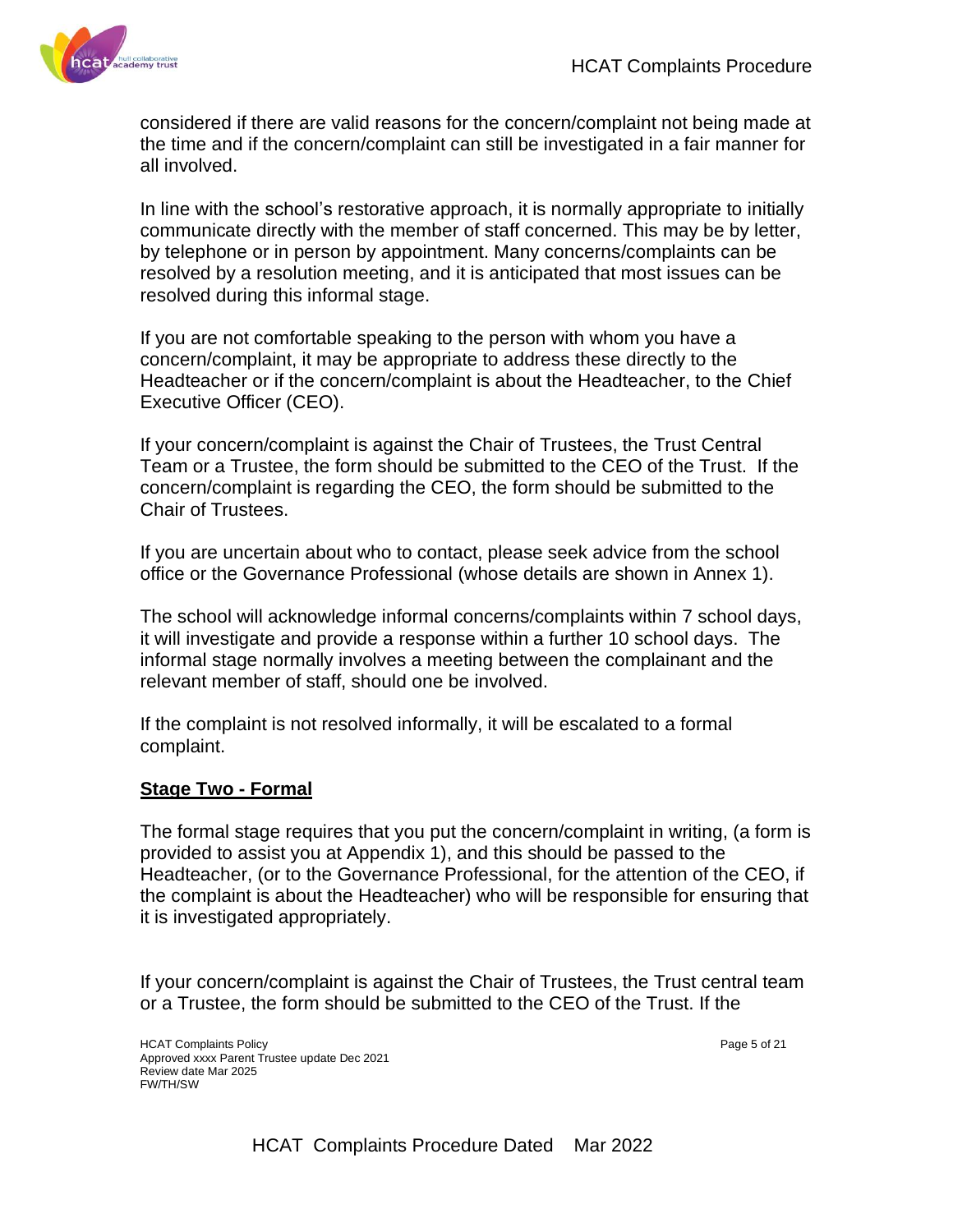

concern/complaint is regarding the CEO, the form should be submitted to the Chair of Trustees. This will then move the process on to the formal stage.

On the form you should include the following:

- A full description of your concern/complaint.
- Details which might assist the investigation, such as names of potential witnesses, dates and times of events, and copies of any relevant documents.
- A clear statement of the actions that you would like the school to take to resolve your complaint. Without this it is much more difficult to proceed.

The completed form should be sent to the Headteacher, CEO or another appropriate person as detailed in Annex 1

In line with the school's restorative principles, you may be invited to a meeting to clarify your concern/complaint and to seek an informal resolution. If you accept that invitation, a friend may accompany you, if you wish, to assist you in explaining the nature of your concerns. You should inform the school of the identity of your companion in advance. In certain circumstances the school may need to refuse a request for a particular individual to attend – for example if there is a conflict of interest. If this is the case the school will notify you as soon as they are aware so that you have the opportunity to arrange alternative accompaniment. An independent restorative practitioner may also be invited to facilitate the process with the agreement of all parties.

It is possible that your concern/complaint will be resolved through this meeting with the Headteacher (or CEO). If not, arrangements will be made for the matter to be fully investigated. The written conclusion of the investigation will be sent to you within 15 days of receipt of the formal complaint. Please note that this time period may be extended by agreement between the parties. This notification should include an indication of the anticipated timescale for the processes to be implemented. If you are not satisfied with the response and wish to proceed to the next stage of this procedure, you should inform the CEO or Governance Professional in writing within 10 days.

HCAT Complaints Policy Page 6 of 21 Approved xxxx Parent Trustee update Dec 2021 Review date Mar 2025 FW/TH/SW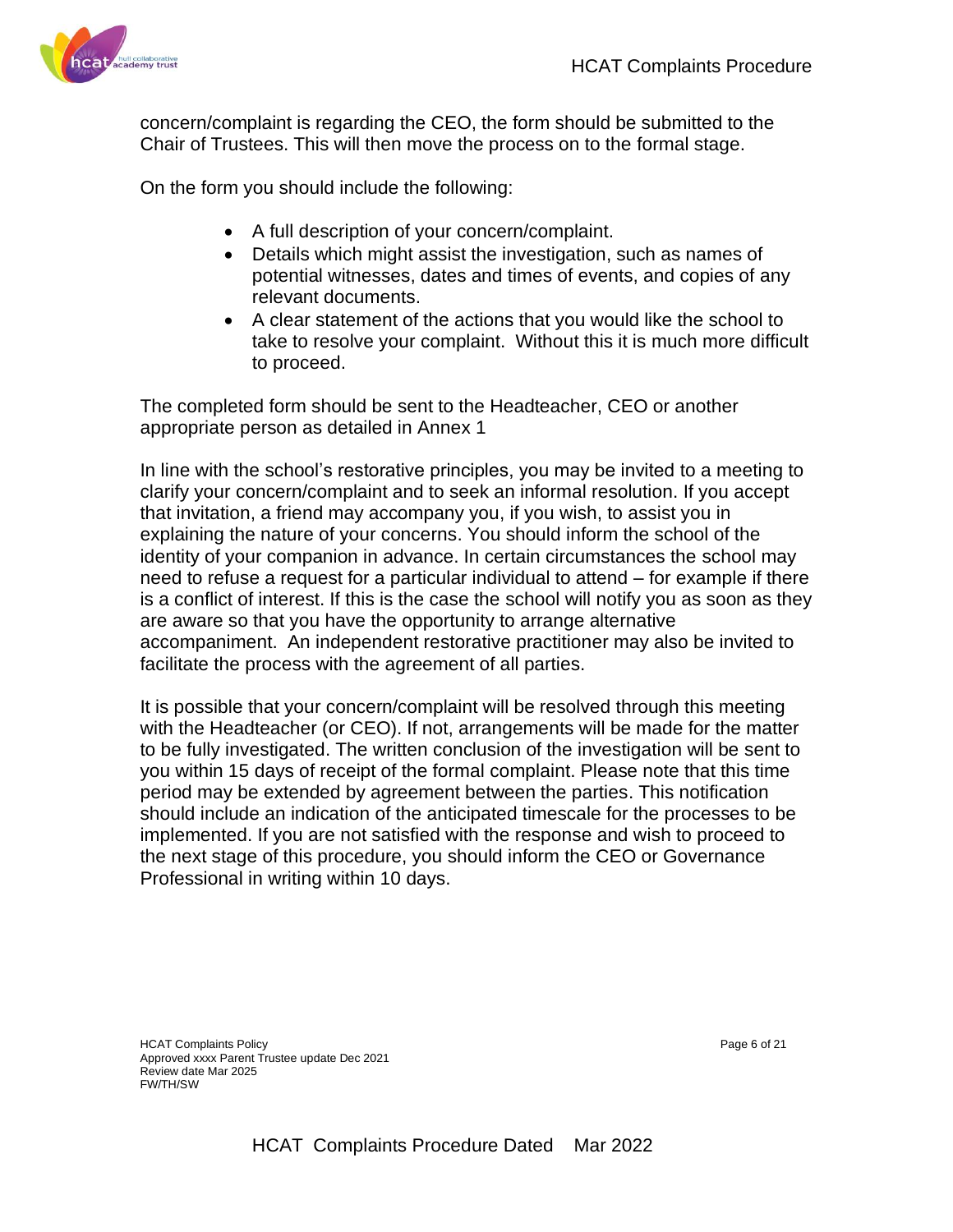

#### **Stage Three – Consideration by the Chief Executive Officer (CEO)**

This process is used where:

- A) A complainant is not happy with the way in which the school has handled their concern/complaint, having gone through the formal and informal stages detailed above.
- B) Or where the school receives a formal concern/complaint about one of the limited number of matters, that is not dealt with by another statutory process and which relates to the school or the services that it provides, it may be necessary to convene a Trustee panel to consider the matter and formulate a response.

The complaint is likely to relate to matters such as:

- The content or the application of a Trust policy.
- School facilities.
- Unreasonable exercise of the Headteacher's discretion.

If a Trustee committee already has delegated power with respect to a policy that is being complained of, a panel of Trustees from that committee should be convened. Otherwise, the complaint will be referred to the CEO for consideration.

The complainant should submit the details of their concern/complaint, in writing, on the form attached in Appendix 1 to the Governance Professional. The Governance Professional will seek similar written responses from the school, where this is necessary.

The CEO will consider the complaint, usually within 10 school days of receipt.

When the CEO has collected sufficient information, the CEO will deliberate and then inform the complainant, the Headteacher and the Trustees, of the outcome, in writing.

Consideration of the concern/complaint by the CEO and the school, save for any actions that are agreed, will terminate at this point.

Written records will be kept of all concerns/complaints, indicating whether they were resolved at the preliminary stage or whether they proceeded to the CEO for consideration. Correspondence, statements, and records of concern/complaints will be kept confidential (this does not apply to the requirement of the school to

HCAT Complaints Policy **Page 7 of 21** Approved xxxx Parent Trustee update Dec 2021 Review date Mar 2025 FW/TH/SW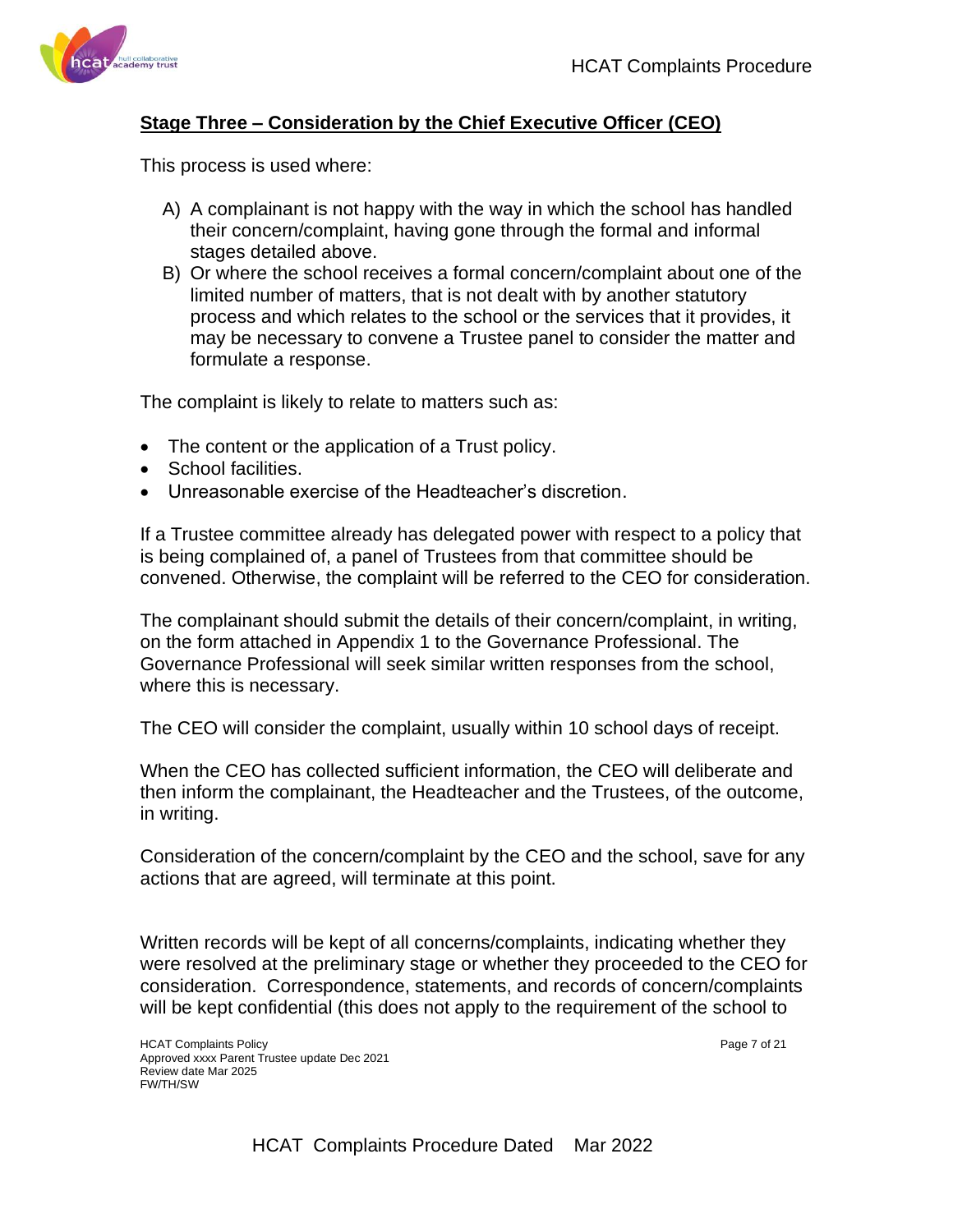

provide interested parties with information about the number of complaints registered under the formal procedure during the preceding year).

If the complainant is not satisfied that the appropriate procedure has been followed at school level and by the CEO, they may request a review of that process by a panel of Trustees.

#### **If your concern/complaint is against the Chair of Trustees, the Trust Central Team, or a Trustee the complaint will move directly to stage four.**

#### **Stage Four- (Appeal) Trustee Panel/Review Meeting**

This is for cases where:

- The complaint has not been resolved at stage three.
- Where the complaint/concerns the CEO, the Central Team, Trustees, or the Chair of Trustees.

Any review of the process followed by the school will be conducted by a panel of no fewer than three people, at least one of whom will be independent and not involved in the Trust management. This will usually take place within 10 school days of receipt of a written request. All parties will be invited to present submissions (procedure for the meeting attached in Appendix 3).

The complainant, and where relevant the person complained about, will be informed in writing of the outcome, findings, and recommendations of the panel, usually within 5 school days of the panel meeting.

The matter will then be closed as far as the school is concerned

If you are unhappy with the outcome of the school/Trust's complaints procedure, you can refer your complaint to the Department for Education (DfE) details of which can be found in Annex 1. The DfE will check whether the concern/complaint has been dealt with properly by the school. The DfE will not overturn a school's decision about a concern/complaint, but will consider whether:

- There was undue delay, or if the school did not comply with its own complaint's procedure.
- The school was in breach of its funding agreement with the Secretary of State.

HCAT Complaints Policy Page 8 of 21 Approved xxxx Parent Trustee update Dec 2021 Review date Mar 2025 FW/TH/SW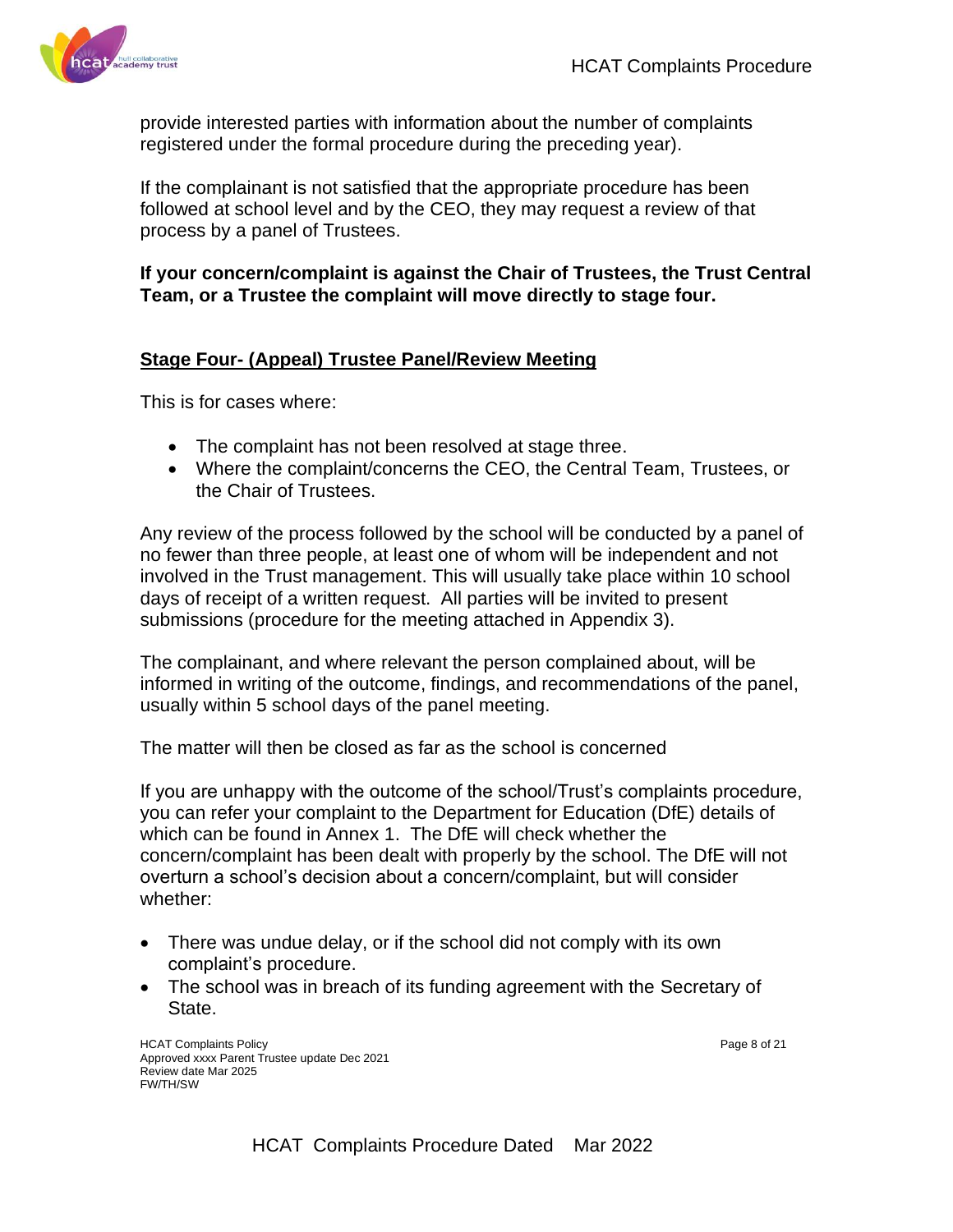

The school has failed to comply with any other legal obligation.

If the school/Trust is found to have failed in its investigation, it may be asked to re-investigate. If it is found that the policy does not meet regulations, it will be asked to correct its procedures accordingly.

For more information or to refer a complaint see the following webpage: [https://www.gov.uk/complain-about-school.](https://www.gov.uk/complain-about-school)

The Academy Trust acknowledges that following the completion of any of the processes within this policy, people can be left feeling that relationships have been damaged, and those involved in the processes, however properly these have been handled, may feel harmed by the process. To enable those involved to move forward and repair relationships after the complaints process has been completed, the school will offer the services of a Restorative Practice Lead Practitioner to support the resolution and repair process.

#### **Other types of complaint**

Schools may not consider complaints about behaviour that happens outside the school's hours or premises. For some types of complaint, you need to contact a different agency.

| Complaint             | Who to contact                               |
|-----------------------|----------------------------------------------|
| Child protection      | Local council                                |
| Criminal behaviour    | Police                                       |
| Data protection       | Information Commissioner's Office            |
| <b>Discrimination</b> | <b>Equality Advisory and Support Service</b> |
| Employment            | An employment tribunal                       |
| Exam malpractice or   | Ofqual and the awarding body                 |
| maladministration     |                                              |

## **7. Serial Complainants**

Where a complainant tries to re-open an issue with the school after the complaint procedure has been fully exhausted, the Chair of Trustees will inform the complainant that the matter is closed.

HCAT Complaints Policy **Page 9 of 21** and 21 and 22 and 22 and 22 and 22 and 22 and 22 and 22 and 22 and 22 and 22 and 22 and 22 and 22 and 22 and 22 and 22 and 22 and 22 and 22 and 22 and 22 and 22 and 22 and 22 and 22 an Approved xxxx Parent Trustee update Dec 2021 Review date Mar 2025 FW/TH/SW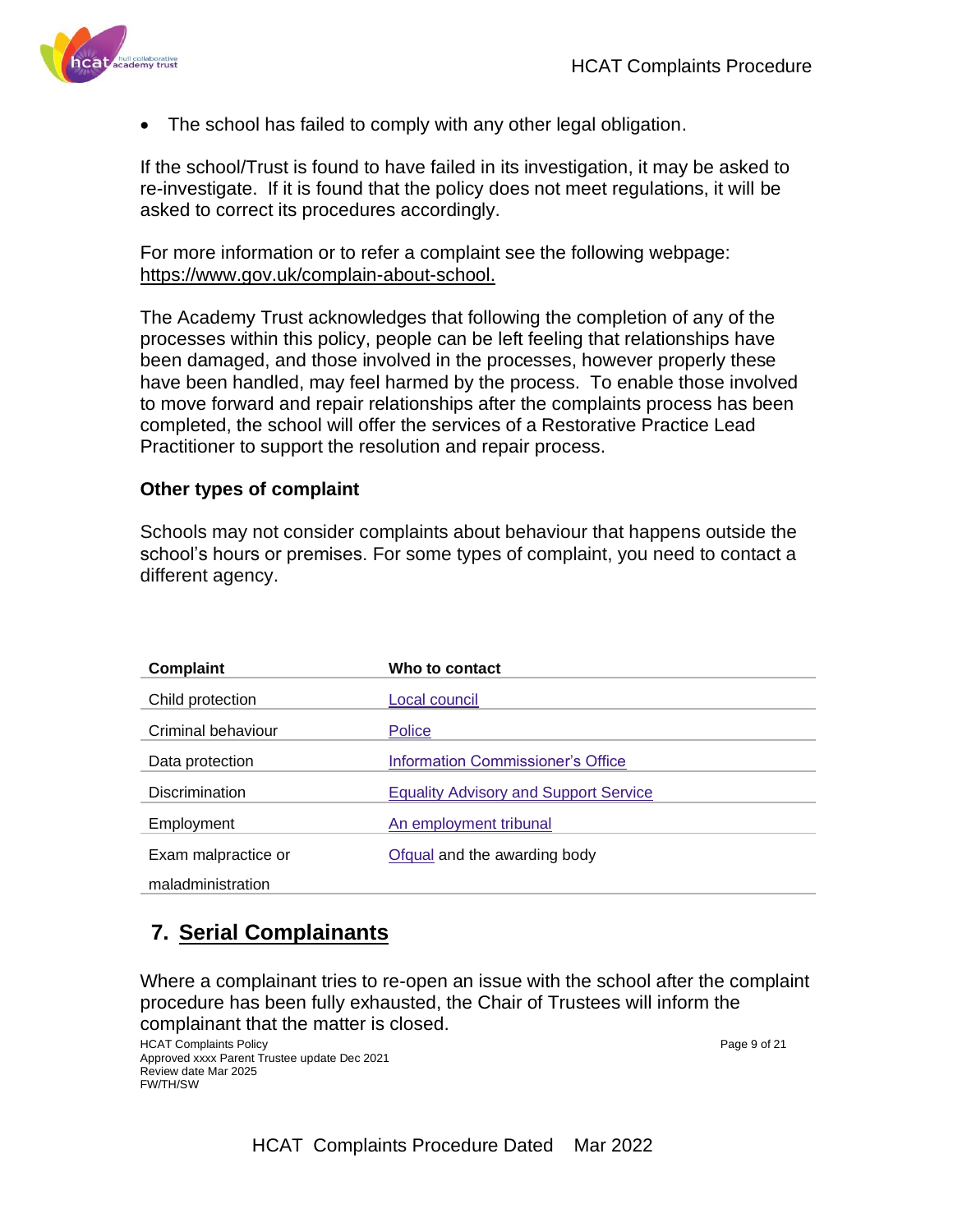

If the complainant subsequently contacts the school about the same issue, the school may choose not to respond. The normal circumstances in which a response will not be given are:

- The school has taken every reasonable step to address the complainant's needs.
- The complainant has been given a clear statement of the school's position and their options (if any).
- The complainant is contacting the school repeatedly but making substantially the same points each time.
- There is reason to believe the individual is contacting the school with the intention of causing disruption or inconvenience.
- The complainant's letters/emails/telephone calls are often or always abusive or aggressive.
- The complainant makes insulting personal comments about, or threats towards, school staff.

Unreasonable behaviour which is abusive or threatening may constitute an unreasonably persistent complaint.

Once the school has decided that it is appropriate to stop responding, the complainant will be informed in writing, either by letter or email.

The school will ensure when making this decision that complainants making any new complaint are heard, and that the school acts reasonably, following the procedures outlined above.

## **8. Record keeping and monitoring**

The school will record the progress of all complaints, including information about actions taken at all stages, including details of the resolution and outcome. The record will include copies of emails, letters and phone or meeting notes.

The material will be treated as confidential and will be held centrally and securely under the Trust's Data Protection policy and General Data Protection regulations (GDPR) 2018 and will normally only be viewed by those involved in investigating the complaint or on the review panel. Exceptions to this would be where a Freedom of Information request is made or the Secretary of State requests access to the records.

HCAT Complaints Policy **Page 10** of 21 Approved xxxx Parent Trustee update Dec 2021 Review date Mar 2025 FW/TH/SW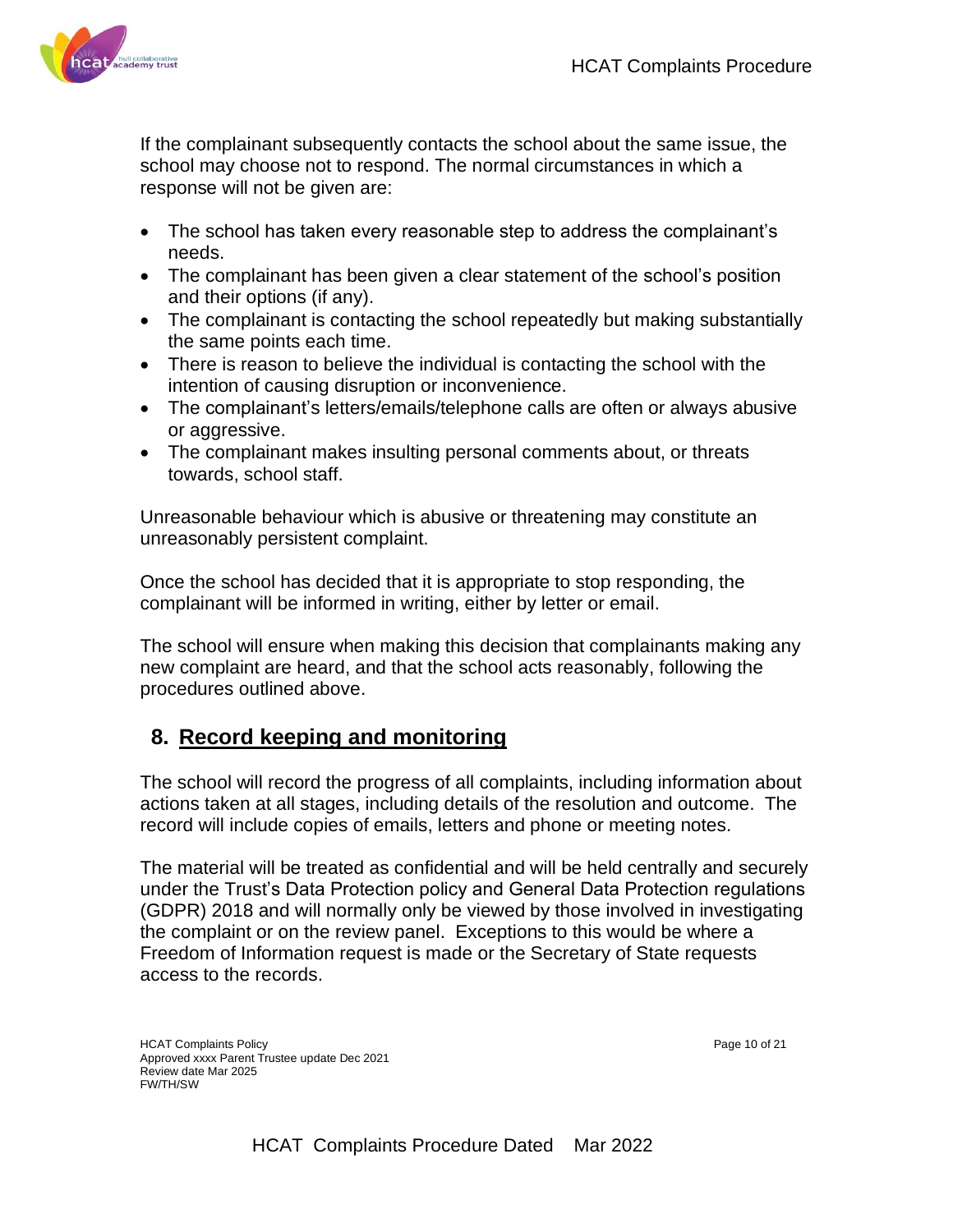

Records of complaints will be held in accordance with the Trust's Document Retention Policy.

The Trustees will review any underlying issues raised by complaints where appropriate to help prevent similar events in the future. The Trustees will monitor the effectiveness of the complaints procedure in ensuring that complaints are handled properly. Numbers and the nature of complaints will be reviewed and tracked to ensure that the policy is working effectively, and Trust policies modified if required from issues raised in the complaint or concern.

HCAT Complaints Policy example of the complaints Policy example of 21 Approved xxxx Parent Trustee update Dec 2021 Review date Mar 2025 FW/TH/SW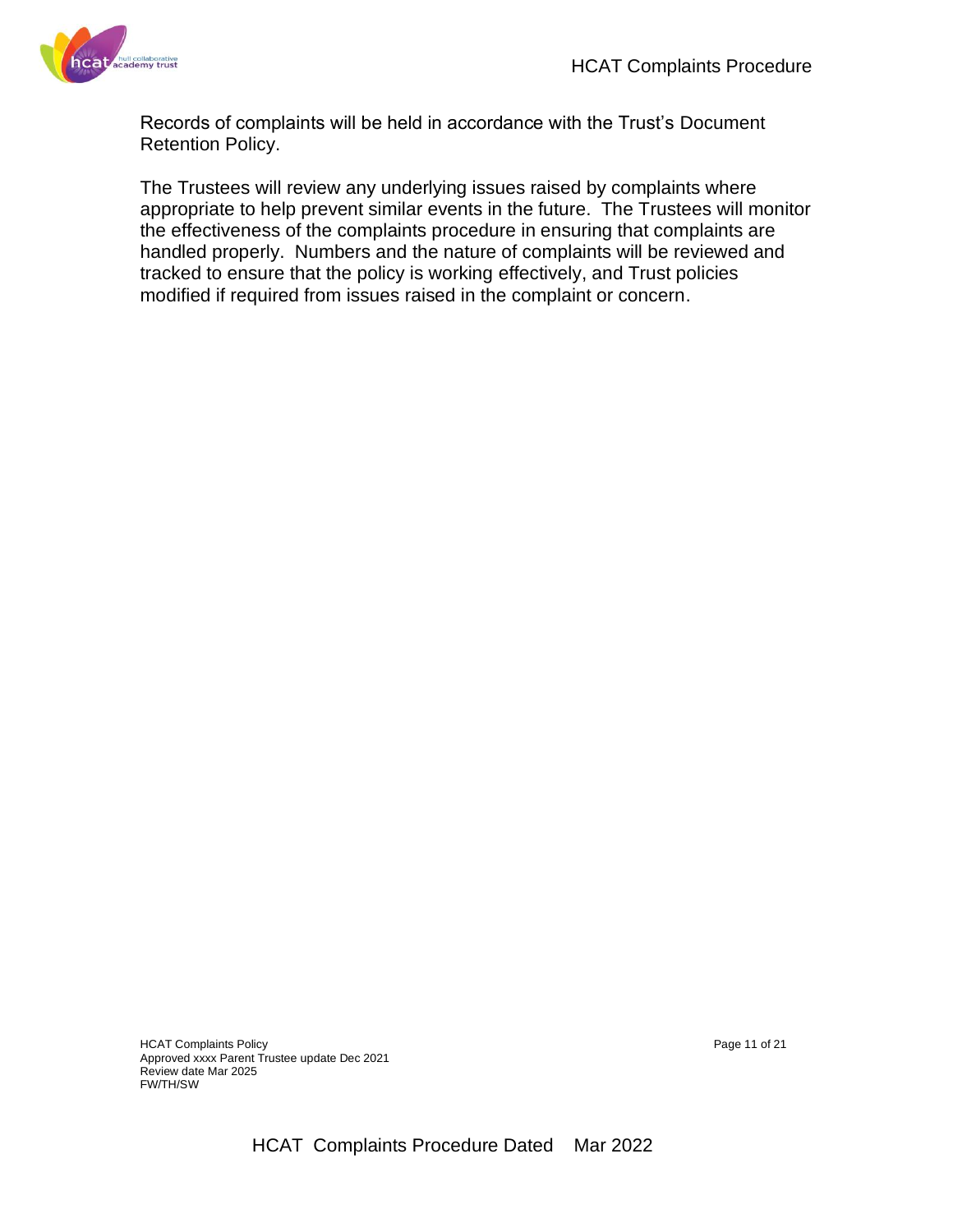

## **Appendix 1**

## **Complaint Form – Stage Two - Formal**

Please complete this form and return it to Headteacher (or Governance Professional), who will acknowledge its receipt and inform you of the next stage in the procedure.

| Relationship with school (e.g., parent of a pupil on the school's roll):          |
|-----------------------------------------------------------------------------------|
| Pupil's name (if relevant to your complaint):                                     |
| Your Address:                                                                     |
|                                                                                   |
|                                                                                   |
| Please give concise details of your complaint, (including dates, names of witness |

Please give concise details of your complaint, (including dates, names of witnesses etc…), to allow the matter to be fully investigated:

HCAT Complaints Policy **Page 12 of 21** Approved xxxx Parent Trustee update Dec 2021 Review date Mar 2025 FW/TH/SW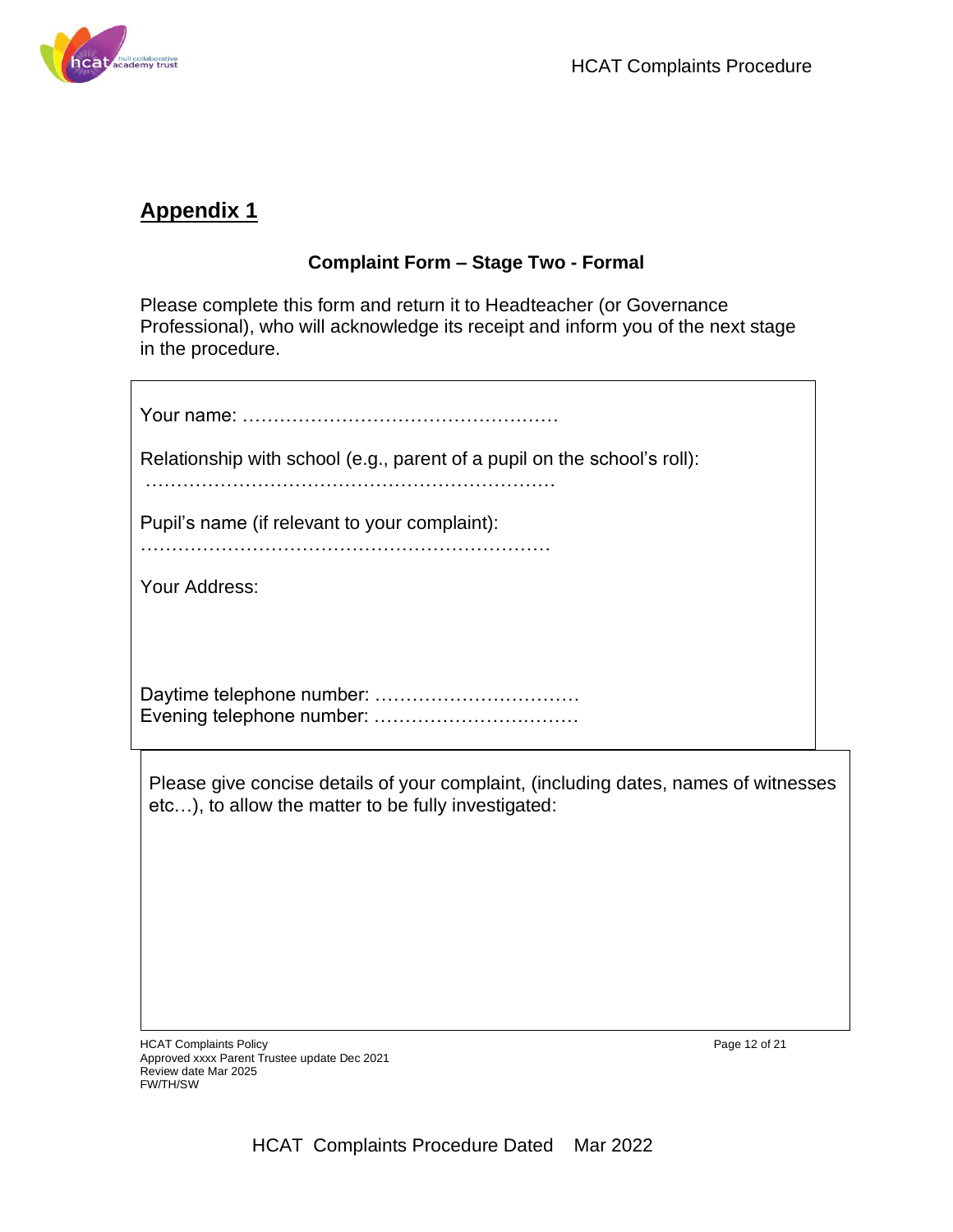

You may continue on separate paper, or attach additional documents, if you wish. Number of Additional pages attached:

What action, if any, have you already taken to try to resolve your complaint? (i.e., who have you spoken with or written to and what was the outcome?)

What actions do you feel might resolve the problem at this stage?

#### Signature:

Date:

| School use:                |  |
|----------------------------|--|
| Date form received:        |  |
| Received by:               |  |
| Date acknowledgement sent: |  |
| Acknowledgement sent by:   |  |

| Complaint referred |  |  |
|--------------------|--|--|
| w.                 |  |  |
| Date:              |  |  |

HCAT Complaints Policy Page 13 of 21 Approved xxxx Parent Trustee update Dec 2021 Review date Mar 2025 FW/TH/SW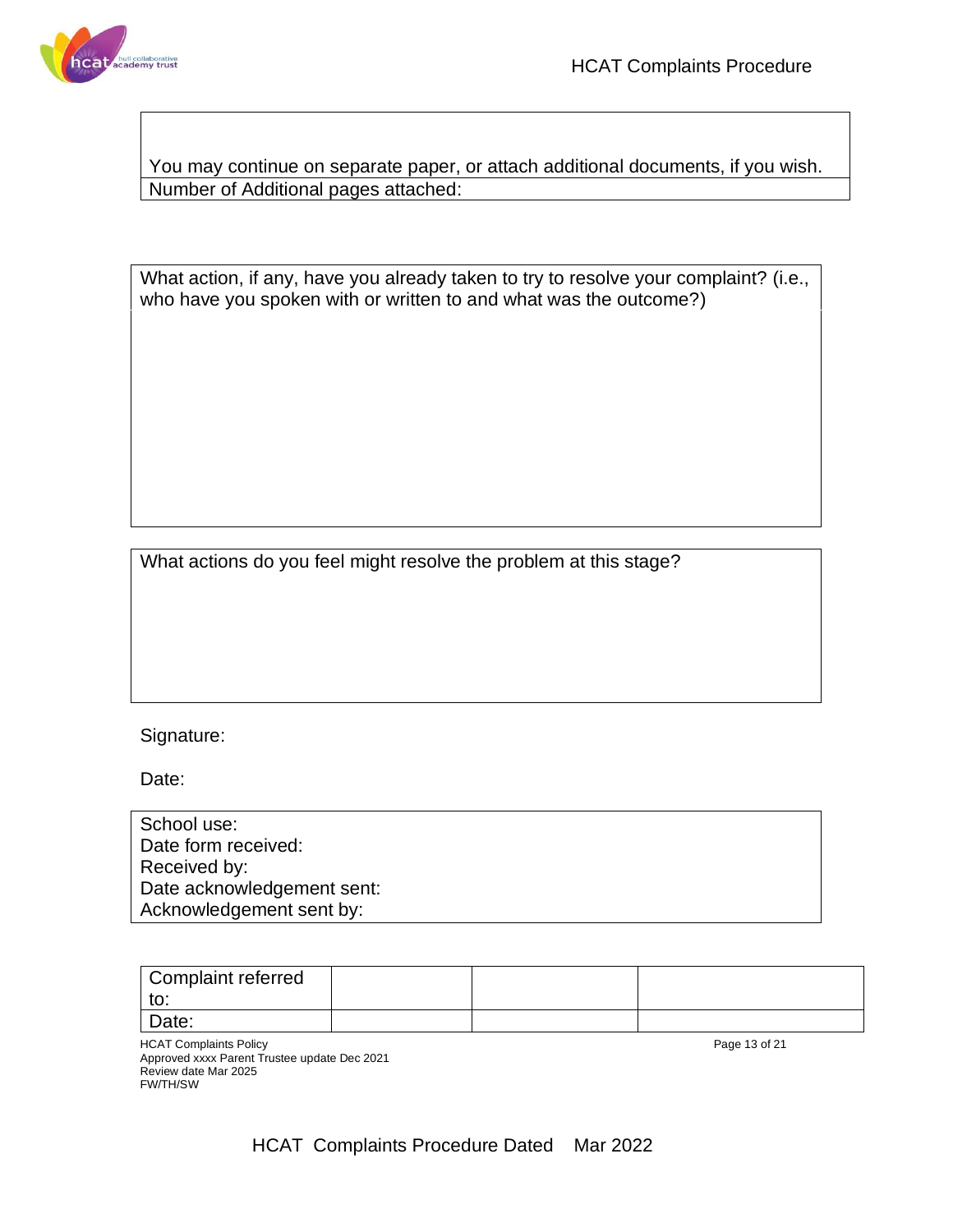



## **Appendix 2**

## **Investigation Procedure**

- The investigation of a concern or a complaint should always be carried out thoroughly and responsibly.
- The outcome of such an investigation will have significance not only for the complainant but also for any member of staff against whom a complaint has been made.

### **1. Preparing for an Investigation**

Where the school receives a formal complaint, it should be acknowledged, and a commitment made that the complaint will be investigated, and the outcome of the investigation notified to the complainant in due course.

It is essential that there is a clear understanding of the complaint. Where necessary, the nature of the complaint should be confirmed with the complainant. e.g., through an initial meeting. If an investigator is appointed there may need to be more detailed follow-up.

Any member of staff against whom a complaint has been made should be notified that a complaint has been received and that the procedure in this policy will be followed. It is usually not appropriate to provide the member of staff with details of the evidence on which the complaint is based, until any investigation has been completed. However, the member of staff does need to be able to understand the nature of any allegations against them.

Once any complaint has been confirmed, the school needs to determine which procedure is most appropriate and to select an appropriate person to conduct any investigation.

### **2. Conducting the investigation**

Arrangements should be agreed so that accurate notes can be taken of all interviews and the outcome of the investigation be accurately recorded.

The complainant should be given the opportunity to offer documentation and to identify potential witnesses or sources of evidence.

HCAT Complaints Policy **Page 14 of 21** Approved xxxx Parent Trustee update Dec 2021 Review date Mar 2025 FW/TH/SW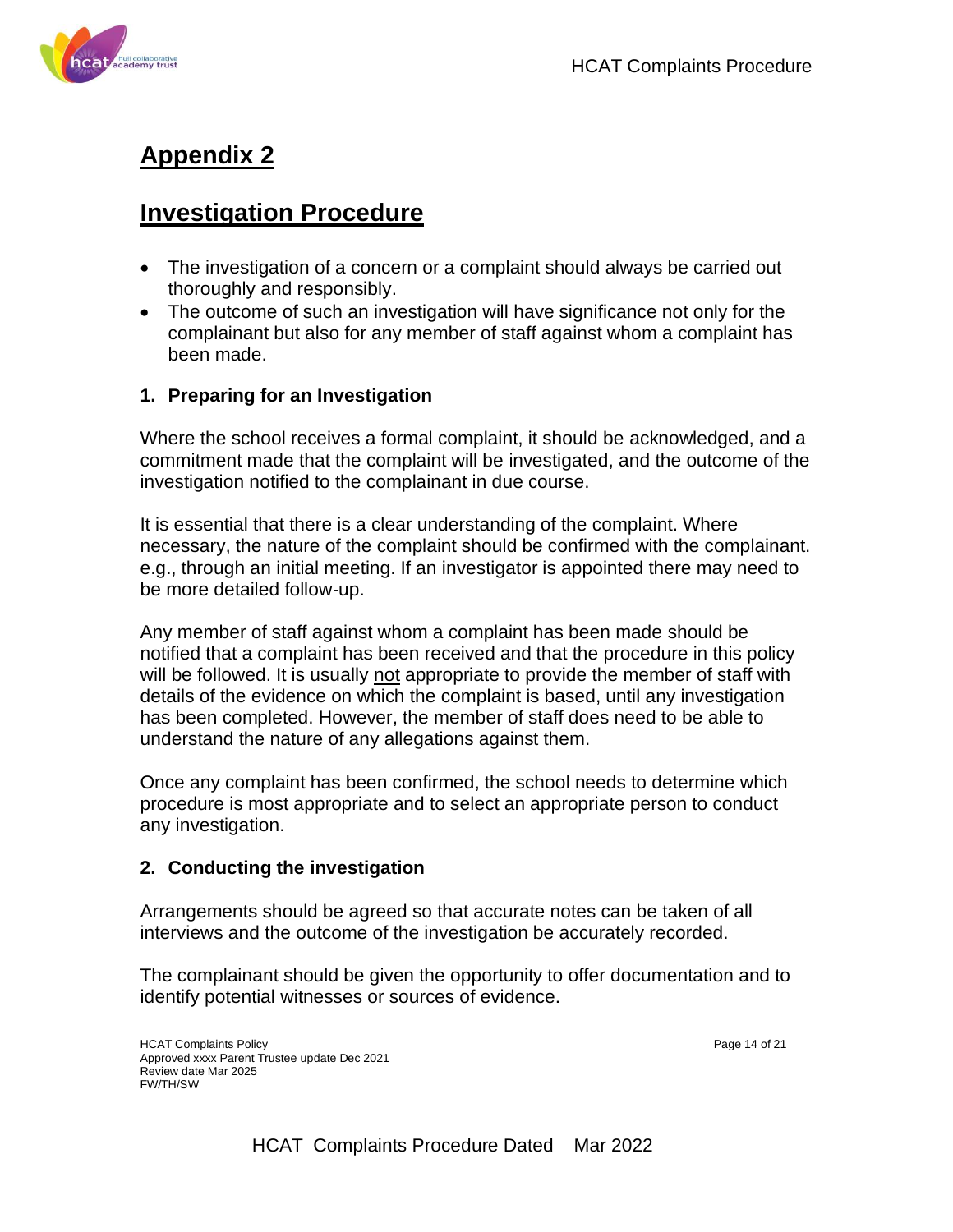

The member of staff subject to the complaint, should be advised that they may be accompanied by a friend or trade union representative when invited to be interviewed.

Where children are potential witnesses, discretion should be exercised over their involvement. Pupils should only be interviewed when the nature of the complaint is sufficiently serious to warrant it, and adult witnesses are not available. Only in extreme circumstances will younger pupils be interviewed.

Any interviews should be conducted as soon as possible, to ensure that recollections are as fresh as possible, and to minimise the possibility that evidence will become tainted, through witnesses discussing alleged incidents with other persons.

In conducting interviews, the investigator should prepare the questions to be asked prior to the interview. These can always be supplemented during the interview. The investigator should allow the interviewee to answer in their own way. Their responses should be listened to attentively. Any temptation to cut an interviewee short or to seek to "lead" them must be resisted. The interviewee should be given the opportunity of providing other relevant information at the end of the interview.

Interviewees should, however, be advised that their responses must be confined to the substance of the complaint. Any attempt by the interviewee to introduce information relating to other members of staff or to issues unrelated to the complaint should be resisted.

The investigator should avoid reaching conclusions or passing judgement until the investigation has been completed and their report is being written.

#### **3. Concluding the investigation**

A report should be compiled for presentation to the Headteacher or CEO.

The report may contain:

- A brief outline of the process that has been followed.
- A statement of the complaint/concern.
- A summary of the findings linked to the relevant evidence.
- Any recommendations for future action.
- Annexes containing copies of witness statements and other evidence collected during the investigation.

HCAT Complaints Policy **Page 15 of 21** Approved xxxx Parent Trustee update Dec 2021 Review date Mar 2025 FW/TH/SW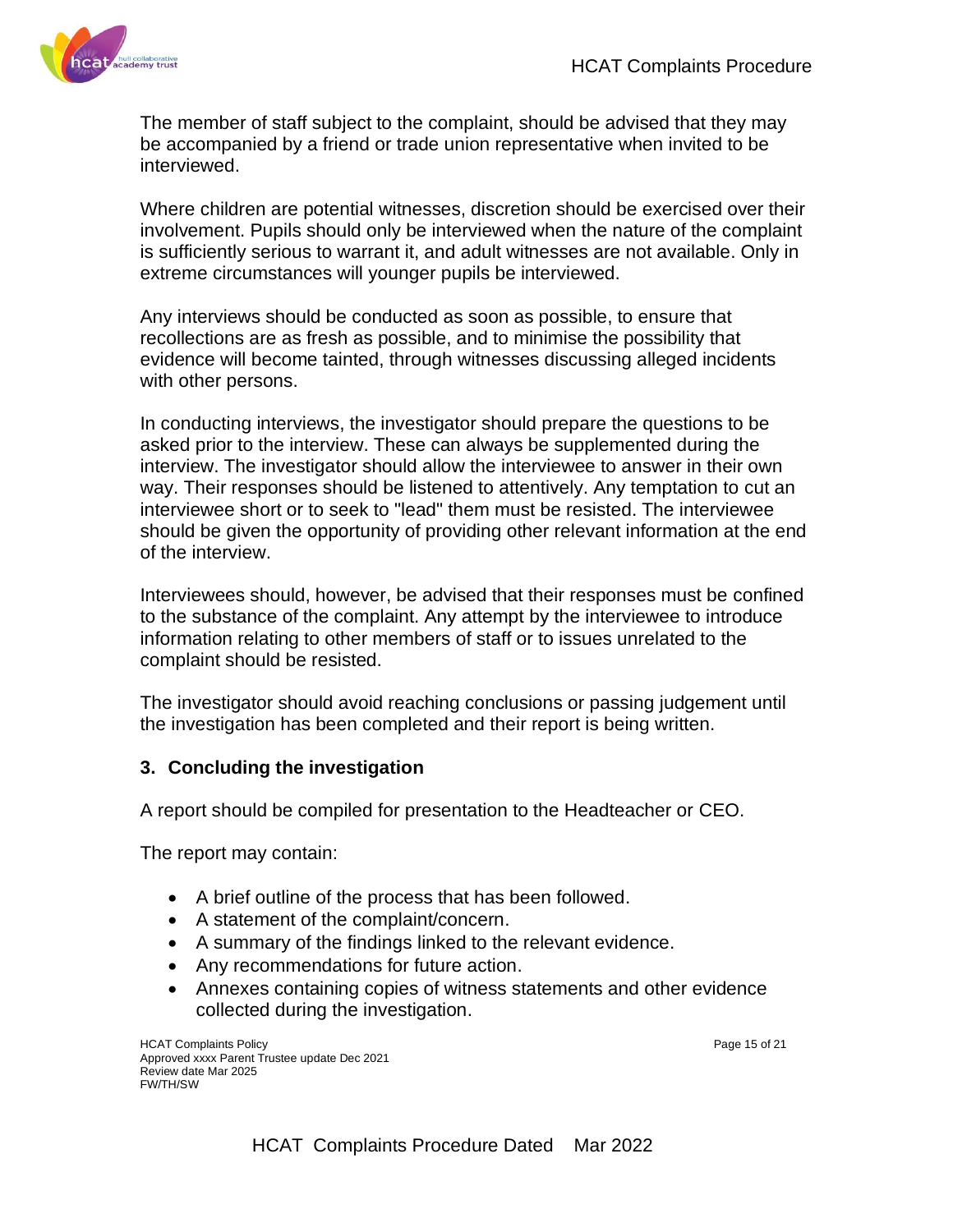

The report of the investigation will usually be confidential to the school, as it is likely to contain sensitive personal information. If a request is received to release the report, under either the Data Protection Act or Freedom of Information, the school should seek advice from the Data Protection Officer.

A summary of the process undertaken, and the outcome of the investigation may be provided to the complainant. Caution must be exercised in reporting back to the complainant as revealing certain details may prejudice the ability of an employee to continue in post.

Following consideration of the report by the relevant body, any final recommendations may also be shared with the parties, unless there is good reason not to do so. Wherever possible, recommendations should be constructive and not punitive.

The complainant should be advised that he/she may, if they are not satisfied that the appropriate procedure has been followed, request a review of that process by the CEO. Any such request must be made in writing to the Governance Professional within 10 school days of receiving notice of the outcome and include a statement specifying any perceived failures to follow the procedure.

HCAT Complaints Policy **Page 16 of 21** and 21 and 21 and 21 and 22 and 22 and 22 and 22 and 22 and 22 and 22 and 22 and 22 and 22 and 22 and 22 and 22 and 22 and 22 and 22 and 22 and 22 and 22 and 22 and 22 and 22 and 22 a Approved xxxx Parent Trustee update Dec 2021 Review date Mar 2025 FW/TH/SW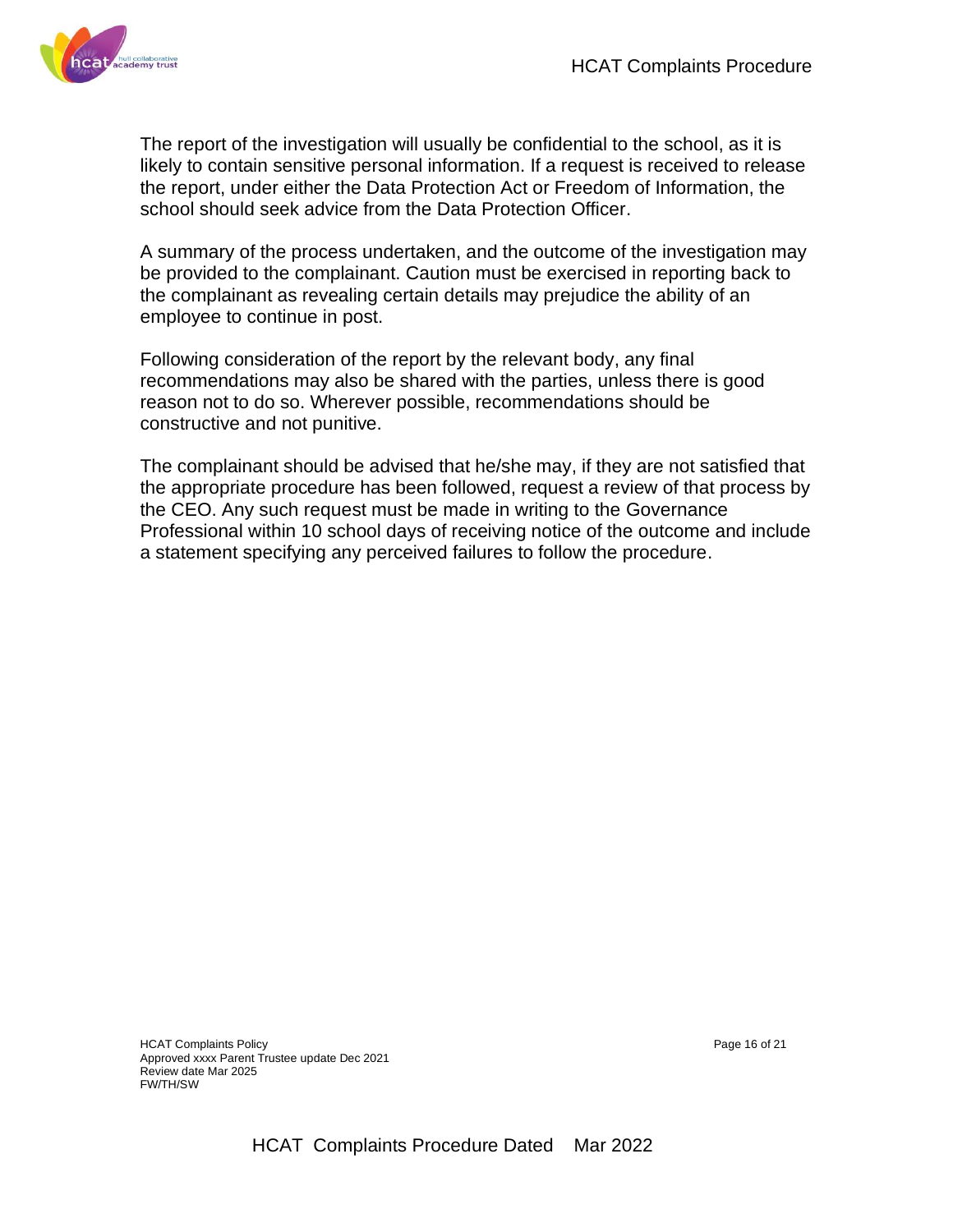

## **Appendix 3**

## **Review Panel Appeal Meeting /Procedure HCAT Procedure for the Review Panel Appeal Meeting**

- 1 Introduction by the Chair.
- 2 Presentation of the case by the complainant.
- 3 Questions by the Headteacher/CEO or representative and panel members.
- 4 Response of the Headteacher/CEO or representative.
- 5 Questions by the complainant and panel members.
- 6 Opportunity for the Headteacher/CEO or representative to make a final statement.
- 7 Opportunity for the complainant to make a final statement.
- 8 Withdrawal by the complainant and Headteacher/CEO or representative for the panel to deliberate.
- 9 Consideration of the case by the panel members who will determine whether to uphold or dismiss the complaint in whole or part and action to resolve the complaint.

HCAT Complaints Policy Page 17 of 21 Approved xxxx Parent Trustee update Dec 2021 Review date Mar 2025 FW/TH/SW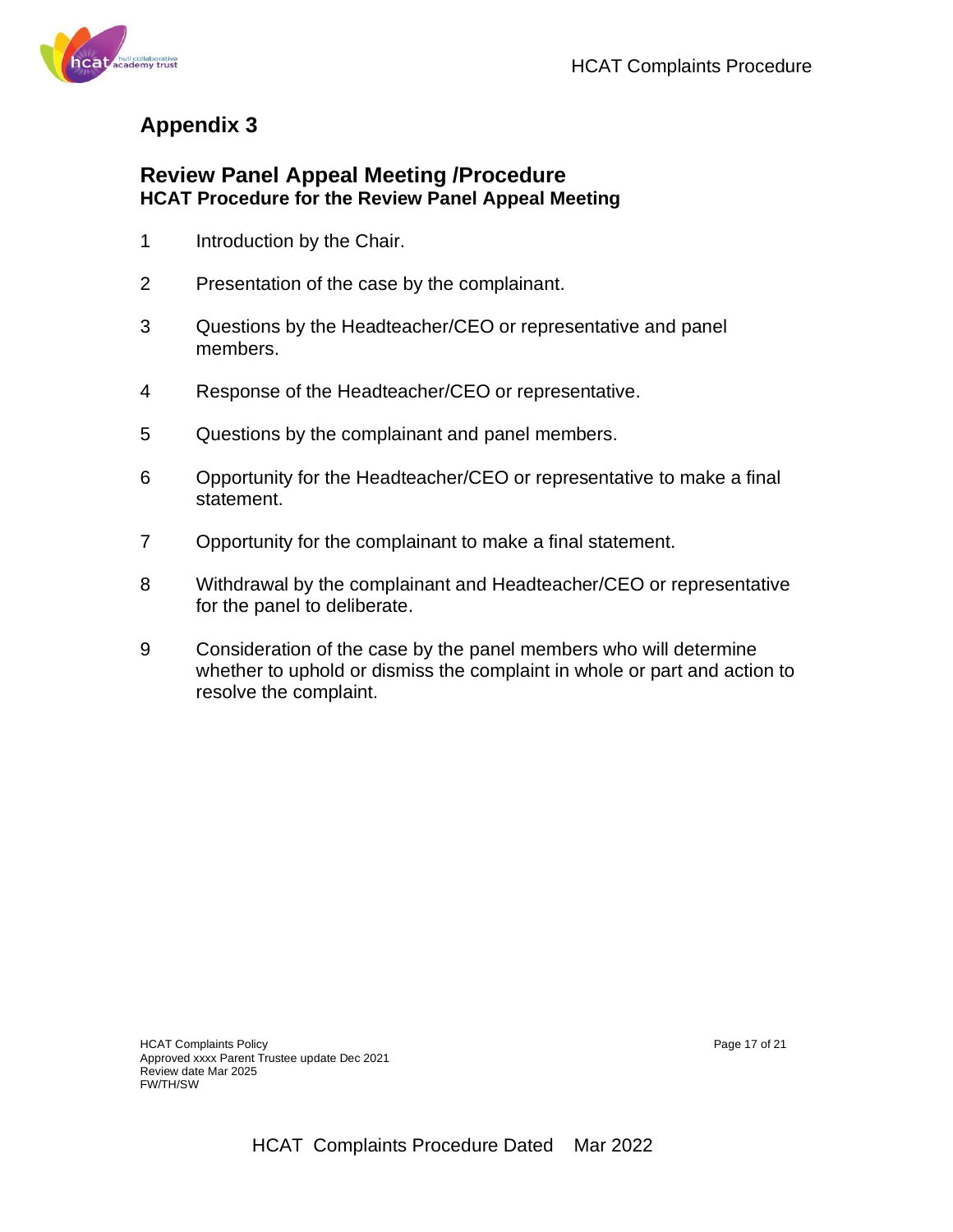

#### **Annex 1**

#### **Contact/Complaints Triage Table**

| <b>Nature of Contact</b>                                   | Appropriate person to receive<br>contact | <b>Relevant Policy/Procedure</b>                |
|------------------------------------------------------------|------------------------------------------|-------------------------------------------------|
| Request for published information                          | <b>School Office</b>                     | FOI Act                                         |
|                                                            |                                          | <b>Charging Policy</b>                          |
| Request for personal pupil                                 | Headteacher or                           | Data Protection                                 |
| information                                                | senior member of staff                   |                                                 |
| Complaint about a policy                                   | Governance Professional/Chair of         | <b>General Complaints Procedure</b>             |
| (content or application of)                                | <b>Trustees</b>                          |                                                 |
| Unreasonable exercise of                                   | Headteacher                              | <b>General Complaints Procedure</b>             |
| discretion by Headteacher                                  | <b>Chair of Trustees</b>                 |                                                 |
| e.g., declining to accept a                                |                                          |                                                 |
| volunteer or to sign a passport<br>application             |                                          |                                                 |
| Allegation about conduct of a                              | Headteacher                              | School Staff Discipline Procedure               |
| member of staff                                            | Or CEO (if allegation against            | (confidential to school and                     |
|                                                            | Headteacher)                             | employee)                                       |
| Allegation of verbal or physical                           | Headteacher or                           | <b>Local Child Protection Procedures</b>        |
| assault by employee on pupil                               | Designated Safeguarding Lead or          | (confidential to school, LA                     |
|                                                            | CEO (if allegation against               | Designated Safeguarding Lead                    |
|                                                            | Headteacher)                             | and parents of alleged victim)                  |
| Allegation about capability of a                           | Headteacher                              | <b>School Staff Competence</b>                  |
| member of staff                                            | Or CEO (if allegation against            | Procedure (confidential to school               |
|                                                            | Headteacher)                             | and employee)                                   |
| Conduct of another pupil [e.g.,                            | Headteacher or                           | School behaviour and discipline                 |
| bullying]                                                  | senior member of staff                   | procedures (confidential to school              |
|                                                            |                                          | and parents of alleged                          |
|                                                            | Headteacher or                           | perpetrator)<br>School behaviour and discipline |
| Discipline of a pupil                                      | Senior member of staff                   | procedures (confidential to school              |
|                                                            |                                          | and parents of pupil)                           |
| Content of /failure to maintain an                         | Headteacher /SENCO                       | LA procedures                                   |
| <b>Educational Health Care Plan</b>                        | LA                                       |                                                 |
| (EHCP)                                                     |                                          |                                                 |
| Admissions                                                 | <b>Chair of Trustees/Governance</b>      | <b>Admissions Procedure</b>                     |
|                                                            | Professional (Foundation/VA)             | <b>Admissions Appeal Procedure</b>              |
|                                                            | LA (Community/VC)                        |                                                 |
| Exclusion                                                  | <b>Chair of Trustees/Governance</b>      | <b>Exclusion Appeal Procedure</b>               |
|                                                            | Professional (Foundation/VA)             |                                                 |
|                                                            | LA (Community/VC)                        |                                                 |
| Failure to provide NC Entitlement                          | Headteacher                              | <b>LA Procedure</b>                             |
| or inappropriate curriculum                                | Governance Professional, LA              |                                                 |
| <b>Extended Services</b>                                   | Manager of relevant service              | Procedures of service provider                  |
| Trustee decision to remove                                 | Governance Professional                  | <b>Trustee Appeal Committee</b>                 |
| licence for a person to enter                              |                                          |                                                 |
| school premises (banning)<br>Selection of pupil for school | Headteacher/Governance                   | <b>General Complaints Procedure</b>             |
| team/play                                                  | Professional                             |                                                 |
|                                                            |                                          |                                                 |

HCAT Complaints Policy Page 18 of 21 Approved xxxx Parent Trustee update Dec 2021 Review date Mar 2025 FW/TH/SW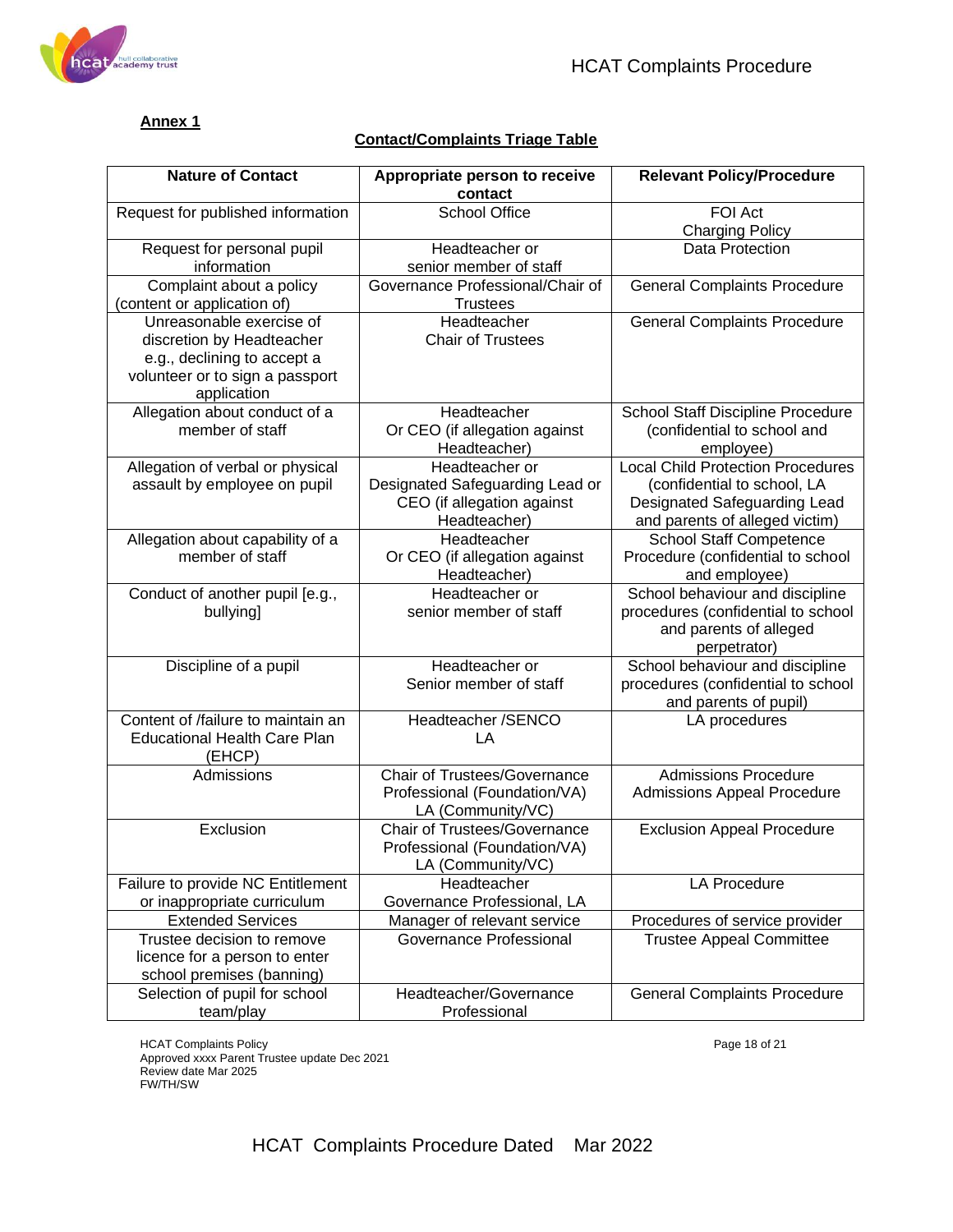

If you wish to escalate your complaint to the DfE, you can find information via the link below.

https://www.gov.uk/government/organisations/department-foreducation/about/complaints-procedure

HCAT Complaints Policy Page 19 of 21 Approved xxxx Parent Trustee update Dec 2021 Review date Mar 2025 FW/TH/SW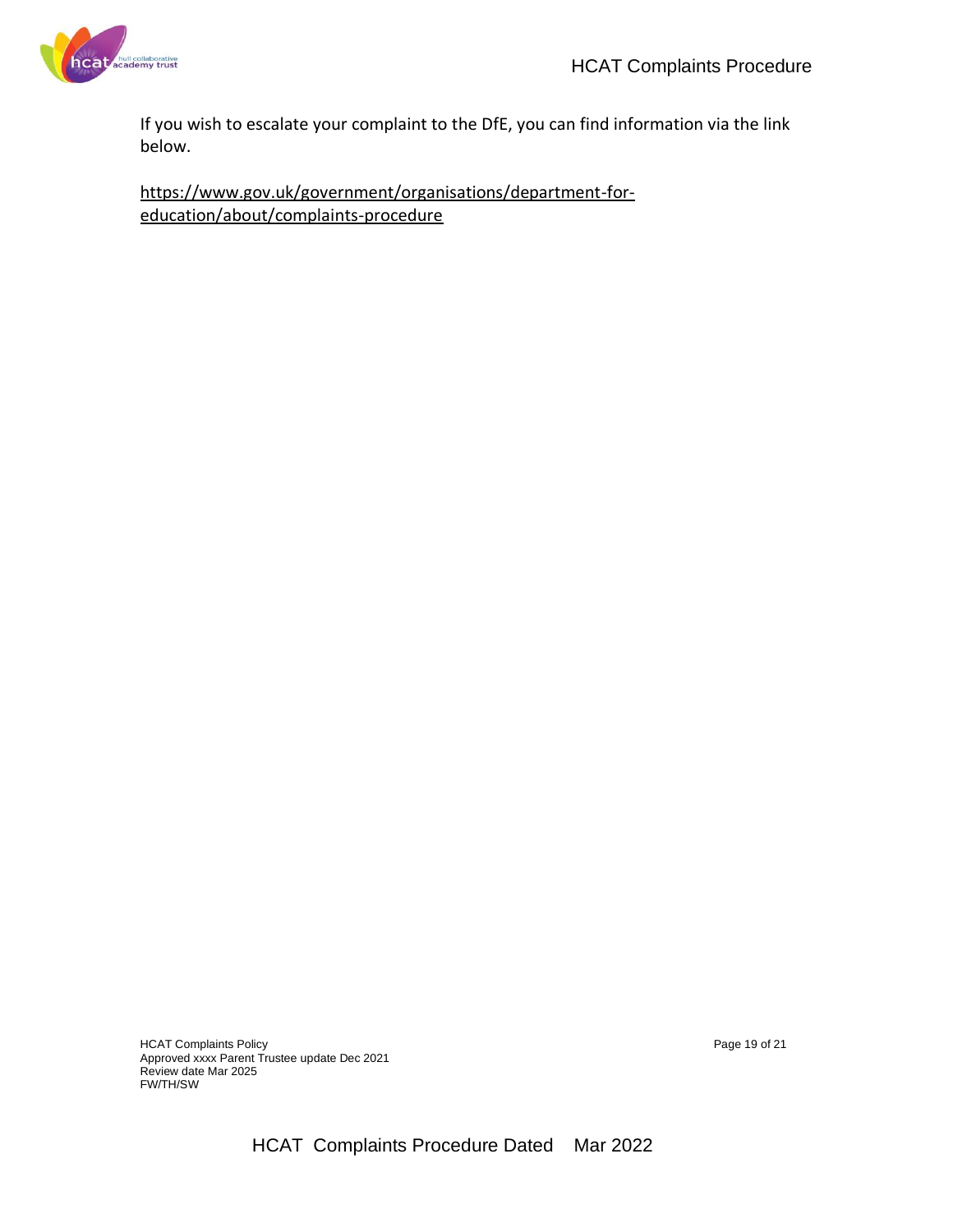

#### HCAT Complaints Procedure



HCAT Complaints Policy example 20 of 21 Approved xxxx Parent Trustee update Dec 2021 Review date Mar 2025 FW/TH/SW